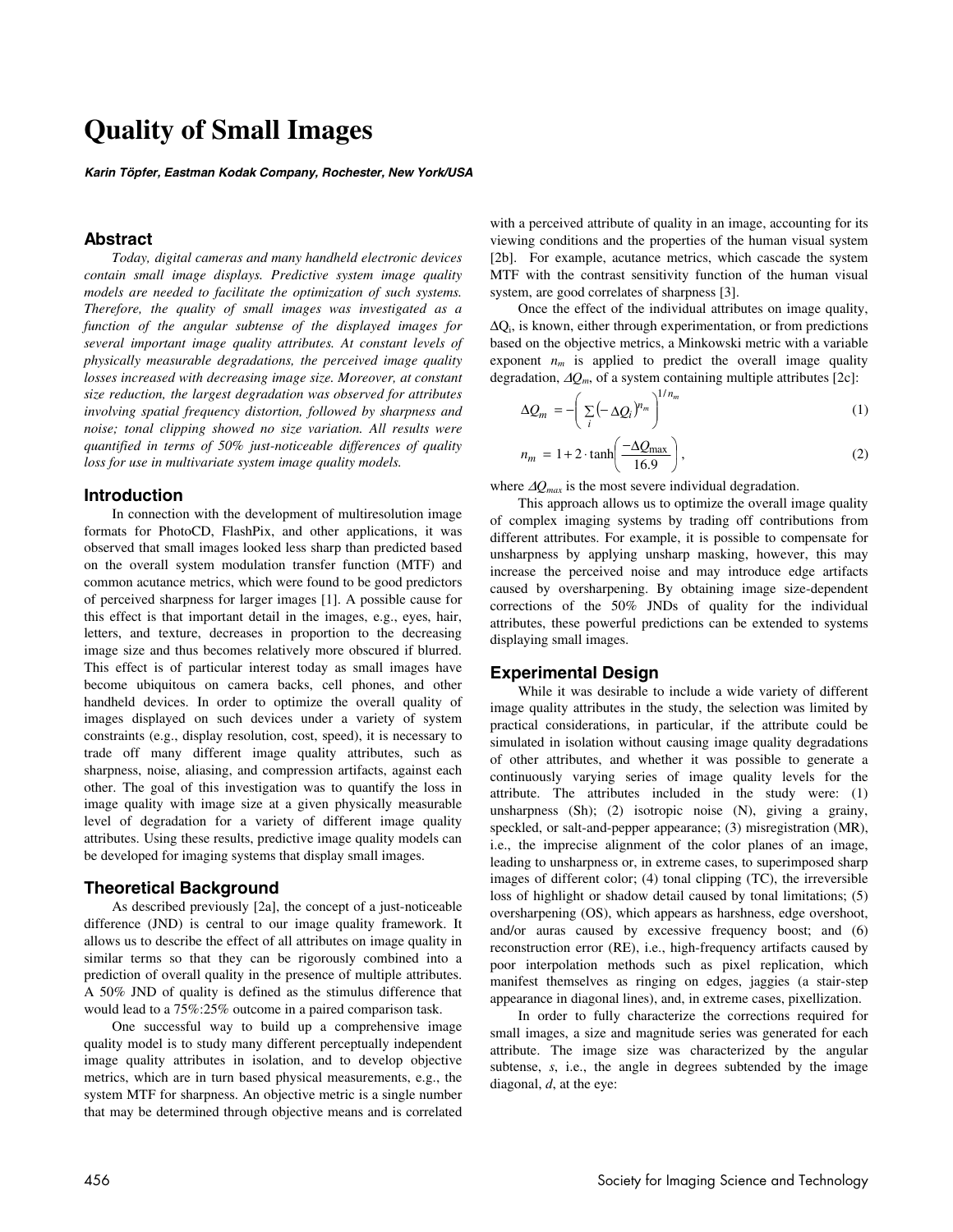$$
s = \frac{2.180}{\pi} \cdot \tan^{-1} \left( \frac{d}{2 \cdot \nu} \right) \approx \frac{180}{\pi} \cdot \frac{d}{\nu}
$$
 (3),

where  $\nu$  is the viewing distance. In our previous studies with larger images,  $4 \times 6$ -inch prints were viewed at a viewing distance of 16 inches, resulting in a reference value of the angular subtense,  $s_0 =$ 25.4º.

For the size series, the viewed angular subtense was reduced by factors of 2, 3, and 4. Three levels representing different severities of the artifact were presented at the medium size reduction by a factor of 3. The sharpness experiment was conducted at viewing distances of 20 and 40 inches to determine if the correction factor was a function of the angular subtense alone. If this were the case, a full-size image viewed at 40 inches should require the same correction as an image subsampled by a factor of two and viewed at half the distance. Table 1 shows the expected 50% JNDs of quality loss of all experimental levels for large images viewed at the reference angular subtense,  $s_0$ . Four scenes were selected for the evaluation of each attribute. They were chosen according to the classification into more or less sensitive scenes, which resulted from previous studies with the large images. Each set contained two average scenes, one scene that was less sensitive to the artifact, and one scene that was more sensitive. The data in Table 1 refer to the average scene.

**Table 1: Angular subtense and –50% JNDs of quality by attribute for levels 1–6; Sh: sharpness, N: noise, TC: tonal clipping, MR: misregisration, OS: oversharpening, RE: reconstruction error.** 

|                              | 1                            | 2    | З    | 4    | 5    | 6           |  |
|------------------------------|------------------------------|------|------|------|------|-------------|--|
|                              | Viewing distance = 20 inches |      |      |      |      |             |  |
| s/degrees                    | 25.4                         | 12.9 | 8.61 | 8.61 | 8.61 | 6.45        |  |
| Sh                           | 5.43                         | 5.11 | 5.09 | 1.52 | 8.90 | <i>5.00</i> |  |
| Ν                            | 6.00                         | 6.00 | 6.00 | 1.05 | 9.00 | 6.00        |  |
| ТC                           | 6.00                         | 6.00 | 6.00 | 2.04 | 10.1 | 6.00        |  |
| МR                           | 5.75                         | 5.75 | 5.75 | 2.40 | 9.75 | 5.75        |  |
| RF                           | 7.13                         | 7.17 | 7.51 | 3.61 | 13.1 | 7.54        |  |
| ОS                           | 5.16                         | 5.18 | 5.17 | 1.10 | 5.14 | 5.16        |  |
| Viewing distance = 40 inches |                              |      |      |      |      |             |  |
| s/degrees                    | 12.9                         | 8.61 | 6.45 | 6.45 | 6.45 | 4.30        |  |
| Sh                           | 3.86                         | 3.77 | 3.74 | 0.43 | 7.66 | 3.71        |  |

## **Image Evaluation**

The images were evaluated using the softcopy ruler technique. The test images and the ruler images, which represented a series of reference images of varying severity of the artifact under investigation, were displayed side by side on an IBM T-221 LCD monitor with 200 pixels per inch (ppi) resolution, an NVidia Quatro FX 3000 graphics card, and  $3840 \times 2400$  addressable pixels. The series of reference images was displayed at the reference angular subtense,  $s_0 = 25.4^\circ$ , and calibrated based on previous studies such that consecutive images varied by exactly 1 50% JND of quality. In order to achieve this calibration, the MTF of the monitor was measured, the monitor was color-calibrated for a CIE Standard Illuminant D65 white point, and the viewing environment was tightly controlled in terms of viewing distance and luminance levels (the white point luminance of the monitor was set to 178 cd/m<sup>2</sup>, and the images were displayed using a  $20\%$  gray surround). A slider on the user interface allowed the user to quickly bring up consecutive ruler images and to compare them with the test images. Normally the judges are asked to match the quality of the test print with the quality of the ruler. In this case, however, they were instructed to match the appearance of the artifact in the test image with that of the ruler image. The goal was to obtain correction factors for different image quality attributes using rulers, which were previously calibrated in terms of 50% JNDs of quality. The calibration of the rulers eliminates the problem usually encountered in appearance matching, where such a technique produces attribute JNDs instead of quality JNDs [2d].

The presentation sequence of the images was randomized by scene and level. Approximately 10 judges drawn from the research community, and tested for visual acuity and color vision, participated in each of the attribute studies.

# **Results and Discussion**

The data collected from the softcopy ruler workstation were calibrated in terms of 50% JNDs of quality, and the mean over all scenes and observers was taken. The additional quality degradation incurred by the smaller angle subtended by the test images was obtained by subtracting the predicted 50% JNDs of quality for images at the reference subtense,  $s_0$ , from the corresponding JNDs obtained in the experiment. Figure 1 shows this difference as a function of the angular subtense for unsharpness and tonal clipping.



**Figure 1**. Additional quality degradation, ∆JND, as a function of the angle, s, subtended by the image diagonal.

As discussed in the introduction, the additional quality loss for small images is mainly expected to be a perceptual effect that is caused as important detail in the images decreases in size and becomes more obscured by image structure artifacts. Consequently, no additional quality loss at smaller sizes was expected for color and tone attributes, e.g., for tonal clipping. The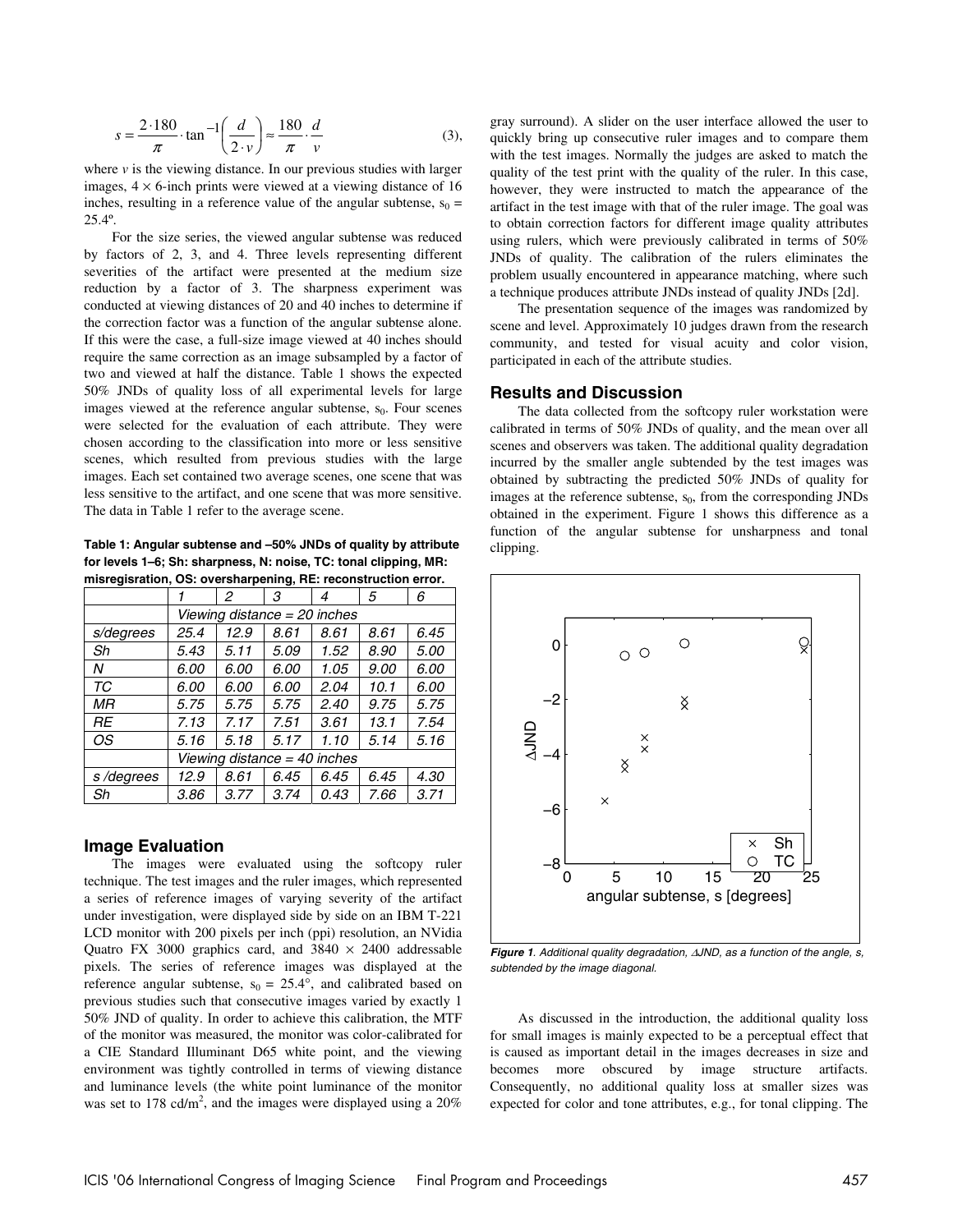data in Fig. 1 confirm this hypothesis. However, significant additional quality loss was perceived for the unsharp small images. Figure 1 shows two sharpness data points for the three intermediate values of angular subtense. These points refer to the two different viewing distances and confirm that the effect is solely driven by the angle subtended by the image diagonal.

In addition, the magnitude of the correction required at a given angular subtense, *s*, increases in proportion to the magnitude of the 50% JND quality loss, *JND*, observed for larger images viewed at the reference angular subtense, *s0*:

$$
\Delta JND = \begin{vmatrix} m \cdot |JND + JND_0|^{3} \cdot \ln\left(\frac{s}{s_0}\right) & \text{for } s \le 0\\ 0 & \text{otherwise} \end{vmatrix}
$$
 (4)

The attribute-specific parameters  $m$ ,  $\delta$ , and  $JND_0$ , obtained by nonlinear regression, are summarized in Table 2. Figure 2 illustrates that the measured corrections, ∆*JND*, for the small images are well predicted according by Eq. 4 in combination with Table 2.

**Table 2: Regression parameters for Eq. 4 by attribute.**

| Attribute | m      | δ      | JND <sub>o</sub> |
|-----------|--------|--------|------------------|
| Sh        | 2.3772 | 0.1766 | -0.1             |
| N         | 0.6340 | 0.3949 | 0.0              |
| МR        | 1.3066 | 0.5380 | 0.O              |
| RF.       | 2.2669 | 0.4580 | 0.O              |



**Figure 2**. Measured image quality corrections vs predictions according to Eq. 4 and Table 2 for all levels of four different attributes. The error bars correspond to the 95% confidence interval of the measured JNDs.

The magnitude of the corrections depends on the type of attribute. No corrections were required for tonal clipping or oversharpening, which is a small correction to the sharpness metric (so neither is shown in Fig. 2). Small corrections were observed for noise. Larger corrections were required for sharpness-related attributes and misregistration. The largest corrections were found for an attribute that represented a more complex distortion of the spatial frequency spectrum of the image, reconstruction error.

If the corrections are applied in JND space, it is expected that unstudied attributes can be treated like the most similarly studied attribute. The attributes studied can be classified into four categories: color and tone attributes, sharpness-related attributes, noise-related attributes, and attributes related to spectral distortion; it is expected that a common correction is required within a category. Such categorization of attributes is supported by the data for misregistration and unsharpness, which can be fit with a single set of regression parameters. Both attributes have a similar perceptual appearance at small degradations; small shifts between the color records, typical of misregistration, appear as unsharpness.

Figure 3 provides an illustration of the required corrections as a function of the quality loss predicted for the reference subtense, s0, if the size of the displayed image is reduced threefold. The reference case is equivalent to viewing a  $4 \times 6$ -inch print at a 16inch viewing distance ( $s_0 = 25.4^\circ$ ). The data from the sharpness experiment suggested some additional image quality loss for small images even if the equivalent larger images had no perceived degradation, described by the parameter  $JND<sub>0</sub>$  in Table 2. The actual magnitude of this offset was calculated by setting JND to zero in Eq. 4, and amounted to –1.75 JNDs for the case shown in Fig. 3. There was no visual evidence, however, that any of the other attributes (noise etc.), which were below threshold for large images, went above the perceptual threshold for smaller images  $(JND<sub>0</sub> = 0$  for all other cases). This special treatment of sharpness is plausible, because some unsharpness is nearly always evident in pictorial images even at the highest quality levels, so it is generally suprathreshold and amenable to quality shifts.



**Figure 3**. JND corrections for 4 different attributes as a function of the quality loss for large images at the reference subtense,  $s_0$  (3X size reduction).